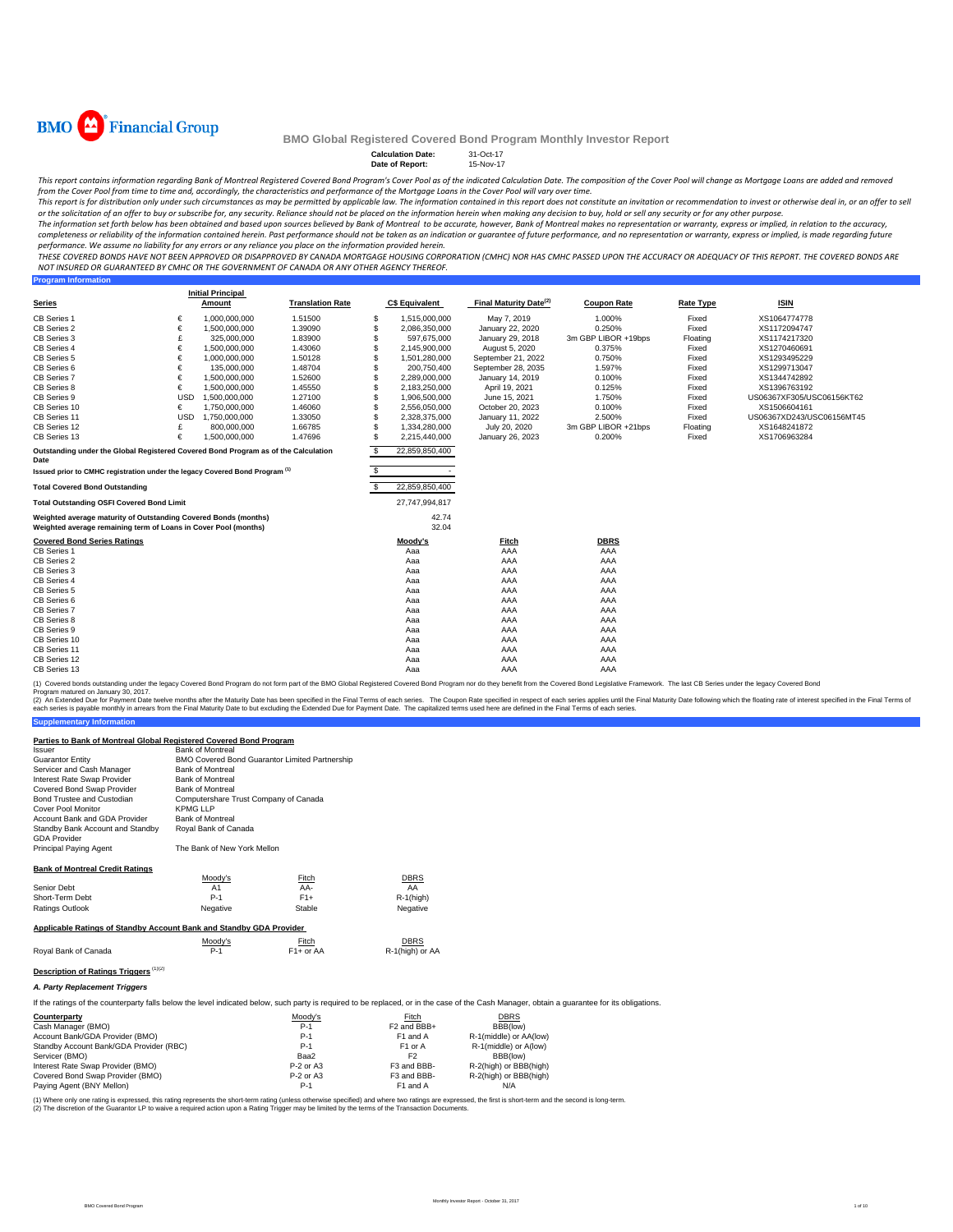

## **Budder Report**

| <b>Financial Group</b><br>BMO                                                                                                                                                                                                                                                                                         |                        |                                 | <b>BMO Global Registered Covered Bond Program Monthly</b> |
|-----------------------------------------------------------------------------------------------------------------------------------------------------------------------------------------------------------------------------------------------------------------------------------------------------------------------|------------------------|---------------------------------|-----------------------------------------------------------|
|                                                                                                                                                                                                                                                                                                                       |                        | <b>Calculation Date:</b>        | 31-Oct-17                                                 |
| <b>B. Summary of Specific Rating Trigger Actions</b><br>I) The following actions are required if the Cash Manager (BMO) undergoes a downgrade below the stipulated rating:                                                                                                                                            |                        | Date of Report:                 | 15-Nov-17                                                 |
|                                                                                                                                                                                                                                                                                                                       | Moody's                | Fitch                           | <b>DBRS</b>                                               |
| a) The Servicer will be required to direct amounts received directly<br>into the GDA Account (or Standby GDA Account if applicable)<br>within 2 Canadian business days and the Cash Manager shall<br>immediately remit any funds held at such time for or on behalf of<br>the Guarantor directly into the GDA Account | $P-1$                  | F1 or A                         | R-1(middle) or AA(low)                                    |
| II) The following actions are required if the Servicer (BMO) undergoes a downgrade below the stipulated rating:                                                                                                                                                                                                       |                        |                                 |                                                           |
|                                                                                                                                                                                                                                                                                                                       | Moody's                | Fitch                           | <b>DBRS</b>                                               |
| a) The Servicer will be required to direct amounts received to the<br>Cash Manager, or GDA as applicable                                                                                                                                                                                                              | $P-1$                  | F1 or A                         | R-1(middle) or BBB(low)                                   |
| III) The Swap Provider is required to transfer credit support or transfer all of its rights and obligations to a replacement third party, or to obtain a<br>quarantee of its rights and obligations from a third party, if the Swap Provider undergoes a downgrade below the stipulated rating:                       |                        |                                 |                                                           |
|                                                                                                                                                                                                                                                                                                                       | Moody's <sup>(3)</sup> | Fitch                           | <b>DBRS</b>                                               |
| a) Interest Rate Swap Provider<br>b) Covered Bond Swap Provider                                                                                                                                                                                                                                                       | P-1 or A2<br>P-1 or A2 | F1 and A<br>F1 and A            | R-1(middle) or A (high)<br>R-1(middle) or A (high)        |
| IV) The following actions are required if the Issuer (BMO) undergoes a downgrade below the stipulated rating:                                                                                                                                                                                                         |                        |                                 |                                                           |
| a) Mandatory repayment of the Demand Loan                                                                                                                                                                                                                                                                             | Moody's<br>N/A         | Fitch<br>F <sub>2</sub> or BBB+ | <b>DBRS</b><br>N/A                                        |
| b) Cashflows will be exchanged under the Covered Bond Swap<br>Agreement (to the extent not already taking place)                                                                                                                                                                                                      | Baa1                   | BBB+                            | BBB(high)                                                 |
| c) Transfer of title to Loans to Guarantor <sup>(4)</sup>                                                                                                                                                                                                                                                             | A <sub>3</sub>         | BBB-                            | BBB(low)                                                  |
| <b>Events of Defaults &amp; Test Compliance</b><br>Asset Coverage Test (C\$ Equivalent of Outstanding<br>Covered Bond < Adjusted Aggregate Asset Amount)                                                                                                                                                              |                        | Pass                            |                                                           |
| <b>Issuer Event of Default</b><br>Guarantor LP Event of Default                                                                                                                                                                                                                                                       |                        | No<br>No                        |                                                           |
|                                                                                                                                                                                                                                                                                                                       |                        |                                 |                                                           |
| (3) If no short term rating exists, then A1                                                                                                                                                                                                                                                                           |                        |                                 |                                                           |

(3) If no short term rating exists, then A1<br>(4) The transfer of registered tilte to the Coars of the Guarantor may be deferred if (A) satisfactory assurances are provided to the Guarantor and the Bond Trustee by The Office

| (Applicable to Hard Bullet Covered Bonds) |             |       |                           |
|-------------------------------------------|-------------|-------|---------------------------|
| <b>Pre-Maturity Required Ratings</b>      | 0.001<br>-- | Fitch | DBRS<br>A(high) or A(low) |

Following a breach of the Pre-Maturity test in respect of a Series of Hard Bullet Covered Bonds, and unless the Pre-Maturity Liquidity Ledger is otherwise funded from the other sources, the Partnership<br>shall offer to sell

(1) In the case of DBRS, if Final Maturity Date is within six months of the Pre-Maturity Test Date, then A(high), otherwise A(low).

| <b>Reserve Fund</b>                                                           |         |       |                       |  |
|-------------------------------------------------------------------------------|---------|-------|-----------------------|--|
| <b>Reserve Fund Required Amount Ratings</b><br>Senior                         | Moody's | Fitch | <b>DBRS</b><br>A(low) |  |
| Short Term                                                                    | P-1     | F1    | R-1(middle)           |  |
| Are the ratings of the Issuer below the Reserve Fund Required Amount Ratings? |         | No    |                       |  |

If the ratings of the Issuer fall below the Reserve Fund Required Amount Ratings, then the Guarantor shall credit or cause to be credited to the Reserve Fund funds up to an amount equal to the Reserve<br>Fund Required Amount.

Reserve Fund Required Amount: Nil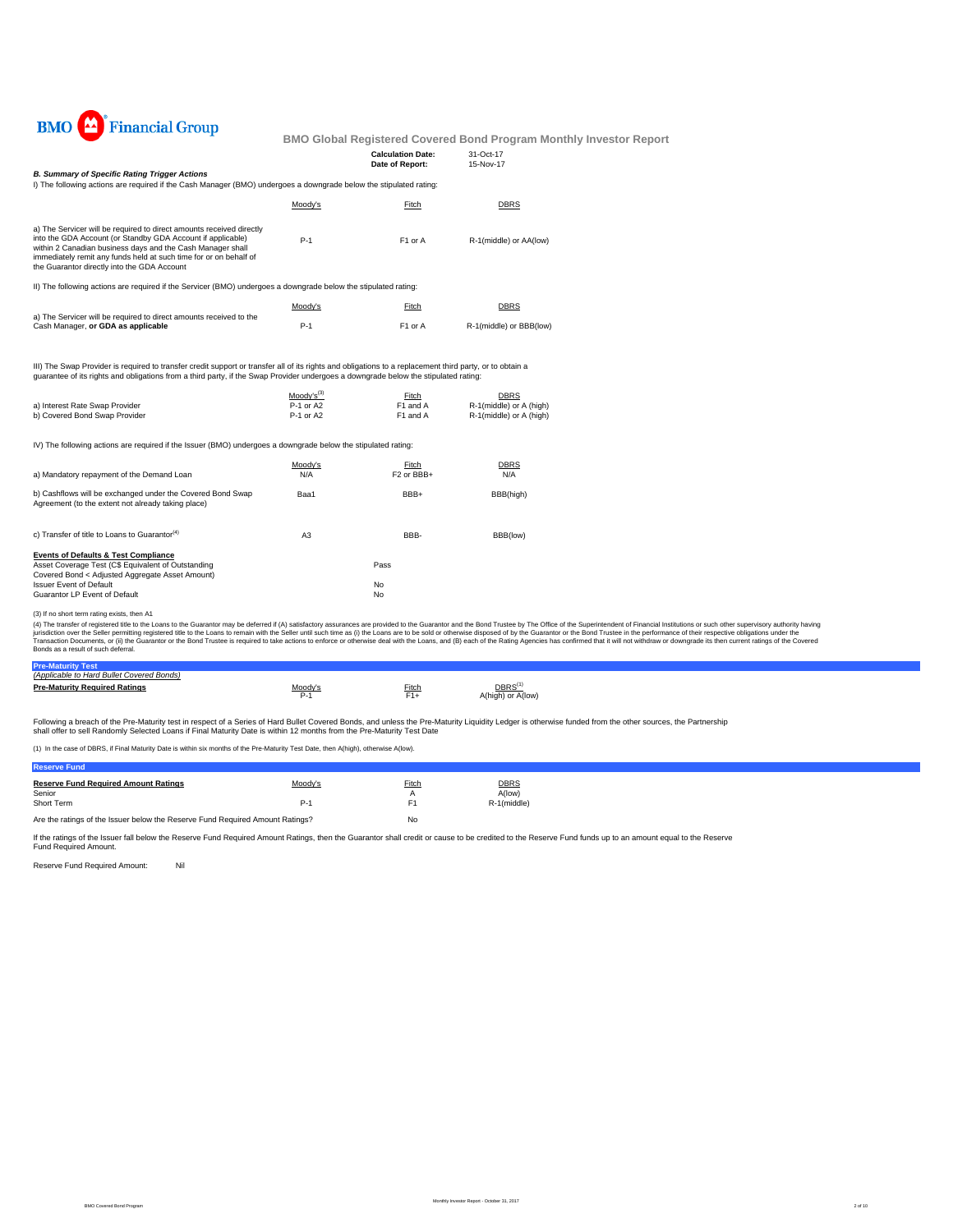

|                                                                                                                                                                                                                              | <b>Calculation Date:</b><br>Date of Report: |                | 31-Oct-17<br>15-Nov-17                          |                 |                                  |  |
|------------------------------------------------------------------------------------------------------------------------------------------------------------------------------------------------------------------------------|---------------------------------------------|----------------|-------------------------------------------------|-----------------|----------------------------------|--|
| <b>Asset Coverage Test</b>                                                                                                                                                                                                   |                                             |                |                                                 |                 |                                  |  |
| <b>C\$ Equivalent of Outstanding Covered Bonds</b>                                                                                                                                                                           |                                             | 22.859.850.400 |                                                 |                 |                                  |  |
| $A^{(1)}$ = Lesser of (i) Sum of LTV adjusted outstanding principal balance and (ii) Sum of<br>Asset percentage adjusted outstanding principal balance<br>$B =$ Principal receipts not applied                               | S                                           | 24.362.142.298 |                                                 | A (i)<br>A (ii) | 26.625.292.128<br>24,362,142,298 |  |
| $C =$ Cash capital contributions<br>$D =$ Substitution assets<br>$E =$ (i) Reserve fund balance<br>(ii) Pre - Maturity liquidity ledger balance<br>$F =$ Negative carry factor calculation<br>Total: $A + B + C + D + E - F$ |                                             | 24.362.142.298 | Asset Percentage<br>Maximum Asset<br>Percentage | 91.5%<br>95.0%  |                                  |  |
|                                                                                                                                                                                                                              |                                             | $\sim$ $\sim$  |                                                 |                 |                                  |  |

**Asset Coverage Test Pass/Fail**<br>(1) Market Value as determined by adjusting, not less than quarterly, the Original Market Value utilizing the Indexation Methodology (see Appendix for details) for subsequent price developme

| <b>Valuation Calculation</b>                                                                                                                                                                                    |                |        |                |
|-----------------------------------------------------------------------------------------------------------------------------------------------------------------------------------------------------------------|----------------|--------|----------------|
| <b>Trading Value of Covered Bonds</b>                                                                                                                                                                           | 22.991.920.192 |        |                |
| $A =$ Lesser of i) Present value of outstanding loan balance of Performing Eligible Loans <sup>(1)</sup><br>and ii) 80% of Market Value <sup>(2)</sup> of properties securing Performing Eligible Loans, net of | 26.463.322.954 |        |                |
| adjustments                                                                                                                                                                                                     |                | A (i)  | 26.463.322.954 |
| $B =$ Principal receipts up to calculation date not otherwise applied                                                                                                                                           |                | A (ii) | 51.058.389.124 |
| $C =$ Cash capital contributions                                                                                                                                                                                |                |        |                |
| D = Trading Value of any Substitute Assets                                                                                                                                                                      |                |        |                |
| $E =$ (i) Reserve Fund Balance, if applicable                                                                                                                                                                   |                |        |                |
| (ii) Pre - Maturity liquidity ledger balance                                                                                                                                                                    |                |        |                |
| F = Trading Value of Swap Collateral                                                                                                                                                                            |                |        |                |
| Total: $A + B + C + D + E + F$                                                                                                                                                                                  | 26.463.322.954 |        |                |

(1) Present value of expected future cash flows of Loans using current market interest rates offered to BMO clients. The effective weighted average rate used for discounting is 3.06%.<br>(2) Market Value as determined by adju

| <b>Intercompany Loan Balance</b>              |                                  |                                                        |
|-----------------------------------------------|----------------------------------|--------------------------------------------------------|
| Guarantee Loan<br>Demand Loan<br><b>Total</b> |                                  | S<br>25,012,847,630<br>1,719,091,432<br>26,731,939,062 |
| <b>Cover Pool Losses</b>                      |                                  |                                                        |
| Period end                                    | <b>Write Off Amounts</b>         | <b>Loss Percentage (Annualized)</b>                    |
| October 31, 2017                              | \$54,270                         | 0.00%                                                  |
| <b>Cover Pool Flow of Funds</b>               |                                  |                                                        |
|                                               | <b>Current Month</b>             | Previous Month                                         |
| Cash Inflows *                                |                                  |                                                        |
| Principal receipts                            | 495,345,044                      | 438,929,631                                            |
| Proceeds for sale of Loans                    |                                  |                                                        |
| <b>Revenue Receipts</b>                       | 60,643,409                       | 56,724,629                                             |
| Swap Receipts                                 | 6,159,768                        | 7,987,080                                              |
| Cash Capital Contribution                     |                                  |                                                        |
| Advances of Intercompany Loans                |                                  | 1,723,000,000                                          |
| Guarantee Fee                                 |                                  |                                                        |
| <b>Cash Outflows</b>                          |                                  |                                                        |
| Swap Payment                                  |                                  |                                                        |
| Intercompany Loan interest                    | (38,671,291)                     | (39, 228, 195)                                         |
| Intercompany Loan principal                   | $(495, 345, 044)$ <sup>(1)</sup> | (438, 929, 631)                                        |
| Intercompany Loan repayment                   |                                  |                                                        |
| Mortgage Top-up Settlement                    |                                  | (1,722,779,037)                                        |
| Misc Partnership Expenses                     | (122)                            | (69)                                                   |
| <b>Profit Distribution to Partners</b>        |                                  |                                                        |
| Net inflows/(outflows)                        | 28, 131, 764                     | 25,704,409                                             |

 $(1)$  Includes cash settlement of \$495,345,044 to occur on November 17, 2017.

| <b>Cover Pool - Summary Statistics</b>       |                |                         |               |  |  |
|----------------------------------------------|----------------|-------------------------|---------------|--|--|
| Asset Type                                   |                | Mortgages               |               |  |  |
| Previous Month Ending Balance                |                | 27,088,227,074          |               |  |  |
| Aggregate Outstanding Balance                | \$             | 26,656,629,092          |               |  |  |
| Number of Loans                              |                | 103.912                 |               |  |  |
| Average Loan Size                            | \$             | 256.531                 |               |  |  |
| Number of Primary Borrowers                  |                | 102.377                 |               |  |  |
| Number of Properties                         |                | 103.912                 |               |  |  |
|                                              |                | Original <sup>(1)</sup> | Indexed $(2)$ |  |  |
| Weighted Average Current Loan to Value (LTV) |                | 61.88%                  | 49.53%        |  |  |
| Weighted Average Authorized LTV              |                | 69.24%                  | 54.89%        |  |  |
| Weighted Average Original LTV                |                | 69.24%                  |               |  |  |
| Weighted Average Seasoning                   |                | 18.77 (Months)          |               |  |  |
| Weighted Average Coupon                      |                | 2.60%                   |               |  |  |
| Weighted Average Original Term               |                | 50.81 (Months)          |               |  |  |
| Weighted Average Remaining Term              | 32.04 (Months) |                         |               |  |  |
| <b>Substitution Assets</b>                   |                | Nil                     |               |  |  |

(1) Value as most recently determined or assessed in accordance with the underwriting policies (whether upon origination or renewal of the Eligible Loan or subsequently thereto).

(2) Value as determined by adjusting, not less than quarterly, the Original Market Value utilizing the Indexation Methodology (see Appendix for details) for subsequent price developments.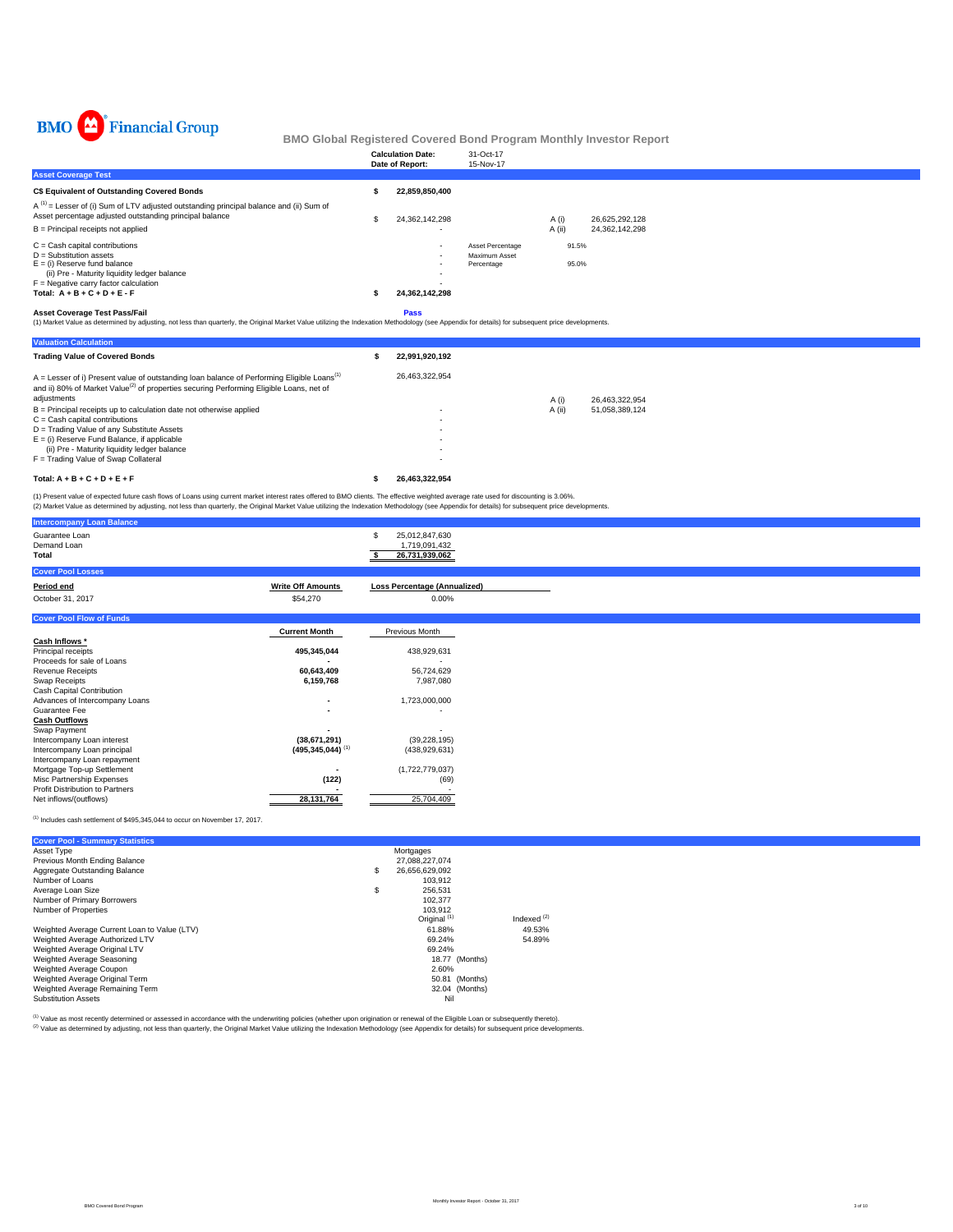

|                                               | <b>Calculation Date:</b> | 31-Oct-17  |                          |                          |            |
|-----------------------------------------------|--------------------------|------------|--------------------------|--------------------------|------------|
|                                               | Date of Report:          | 15-Nov-17  |                          |                          |            |
| <b>Cover Pool - Delinguency Distribution</b>  |                          |            |                          |                          |            |
| <b>Aging Summary</b>                          | <b>Number of Loans</b>   | Percentage | <b>Principal Balance</b> |                          | Percentage |
| Current and less than 30 days past due        | 103,386                  | 99.49      | S                        | 26,537,599,132           | 99.55      |
| 30 - 59 days past due                         | 252                      | 0.24       | £.                       | 60,486,899               | 0.23       |
| 60 - 89 days past due                         | 104                      | 0.10       |                          | 27,206,098               | 0.10       |
| 90 or more days past due                      | 170                      | 0.16       |                          | 31,336,964               | 0.12       |
| <b>Grand Total</b>                            | 103,912                  | 100.00     | S.                       | 26,656,629,092           | 100.00     |
|                                               |                          |            |                          |                          |            |
| <b>Cover Pool - Provincial Distribution</b>   |                          |            |                          |                          |            |
| Province                                      | <b>Number of Loans</b>   | Percentage |                          | <b>Principal Balance</b> | Percentage |
| Alberta                                       | 12,683                   | 12.21      | \$                       | 3.105.299.860            | 11.65      |
| <b>British Columbia</b>                       | 15,485                   | 14.90      | \$                       | 5,264,610,169            | 19.75      |
| Manitoba                                      | 1,388                    | 1.34       | \$                       | 239,191,207              | 0.90       |
| <b>New Brunswick</b>                          | 1.620                    | 1.56       | \$                       | 203.413.496              | 0.76       |
| Newfoundland                                  | 2,786                    | 2.68       | \$                       | 455,956,095              | 1.71       |
| Northwest Territories & Nunavut               | 86                       | 0.08       | \$                       | 17,583,283               | 0.07       |
| Nova Scotia                                   | 3,179                    | 3.06       | \$                       | 548,037,215              | 2.06       |
| Ontario                                       | 46,529                   | 44.78      |                          | 12.963.439.277           | 48.63      |
| <b>Prince Edward Island</b>                   | 521                      | 0.50       | \$.                      | 71,837,406               | 0.27       |
| Quebec                                        | 17,446                   | 16.79      |                          | 3,354,221,278            | 12.58      |
| Saskatchewan                                  | 2,089                    | 2.01       |                          | 412,370,090              | 1.55       |
| <b>Yukon Territories</b>                      | 100                      | 0.10       | S                        | 20.669.717               | 0.08       |
| <b>Grand Total</b>                            | 103,912                  | 100.00     | S.                       | 26,656,629,092           | 100.00     |
|                                               |                          |            |                          |                          |            |
| <b>Cover Pool - Credit Score Distribution</b> |                          |            |                          |                          |            |
| Credit Score <sup>(1)</sup>                   | <b>Number of Loans</b>   | Percentage | <b>Principal Balance</b> |                          | Percentage |
| Score Unavailable                             | 1,031                    | 0.99       | \$                       | 215, 163, 927            | 0.81       |
| Less than 600                                 | 1,795                    | 1.73       | \$                       | 375,780,380              | 1.41       |
| $600 - 650$                                   | 3,807                    | 3.66       | \$                       | 925,020,137              | 3.47       |
| $651 - 700$                                   | 8,436                    | 8.12       | \$                       | 2,185,943,594            | 8.20       |
| 701 - 750                                     | 15,678                   | 15.09      | \$.                      | 4,310,210,842            | 16.17      |
| $751 - 800$                                   | 19,955                   | 19.20      |                          | 5,690,375,908            | 21.35      |
| 801 and Above                                 | 53,210                   | 51.21      | \$                       | 12,954,134,304           | 48.60      |

| <b>Cover Pool - Rate Type Distribution</b>           |                        |            |                          |            |  |
|------------------------------------------------------|------------------------|------------|--------------------------|------------|--|
| <b>Rate Type</b>                                     | <b>Number of Loans</b> | Percentage | <b>Principal Balance</b> | Percentage |  |
| Fixed                                                | 81,790                 | 78.71      | 20,358,447,927           | 76.37      |  |
| Variable                                             | 22,122                 | 21.29      | 6,298,181,165            | 23.63      |  |
| <b>Grand Total</b>                                   | 103,912                | 100.00     | 26,656,629,092           | 100.00     |  |
| <b>Cover Pool - Mortgage Asset Type Distribution</b> |                        |            |                          |            |  |
| <b>Mortgage Asset Type</b>                           | <b>Number of Loans</b> | Percentage | <b>Principal Balance</b> | Percentage |  |
| <b>Conventional Amortizing Mortgages</b>             | 103.912                | 100.00     | 26.656.629.092           | 100.00     |  |
| <b>Grand Total</b>                                   | 103,912                | 100.00     | 26,656,629,092           | 100.00     |  |
| <b>Cover Pool - Occupancy Type Distribution</b>      |                        |            |                          |            |  |
| <b>Occupancy Type</b>                                | <b>Number of Loans</b> | Percentage | <b>Principal Balance</b> | Percentage |  |
| Owner Occupied                                       | 78,945                 | 75.97      | 21,366,773,655           | 80.16      |  |
| Non-Owner Occupied                                   | 24,967                 | 24.03      | 5,289,855,437            | 19.84      |  |
| <b>Grand Total</b>                                   | 103,912                | 100.00     | 26,656,629,092           | 100.00     |  |

| <b>Cover Pool - Mortgage Rate Distribution</b> |                        |            |    |                          |            |
|------------------------------------------------|------------------------|------------|----|--------------------------|------------|
| Mortgage Rate (%)                              | <b>Number of Loans</b> | Percentage |    | <b>Principal Balance</b> | Percentage |
| Less than 1.00                                 | 15                     | 0.01       |    | 3.651.915                | 0.01       |
| $1.00 - 3.99$                                  | 102.044                | 98.20      | \$ | 26.313.284.379           | 98.71      |
| $4.00 - 4.49$                                  | 1,451                  | 1.40       | S  | 276.633.302              | 1.04       |
| $4.50 - 4.99$                                  | 83                     | 0.08       | \$ | 13.664.923               | 0.05       |
| $5.00 - 5.49$                                  | 17                     | 0.02       | S  | 3.006.425                | 0.01       |
| $5.50 - 5.99$                                  |                        | 0.00       | \$ | 432.491                  | 0.00       |
| $6.00 - 6.49$                                  | 6                      | 0.01       |    | 846,547                  | 0.00       |
| $6.50 - 6.99$                                  | 293                    | 0.28       | \$ | 45.109.110               | 0.17       |
| $7.00 - 7.49$                                  |                        | $\sim$     |    |                          | ۰          |
| $7.50 - 7.99$                                  |                        |            |    | $\sim$                   |            |
| 8.00 and Above                                 |                        |            |    |                          |            |
| <b>Grand Total</b>                             | 103,912                | 100.00     |    | 26.656.629.092           | 100.00     |

**Grand Total 100.00 103,912 26,656,629,092 \$ 100.00**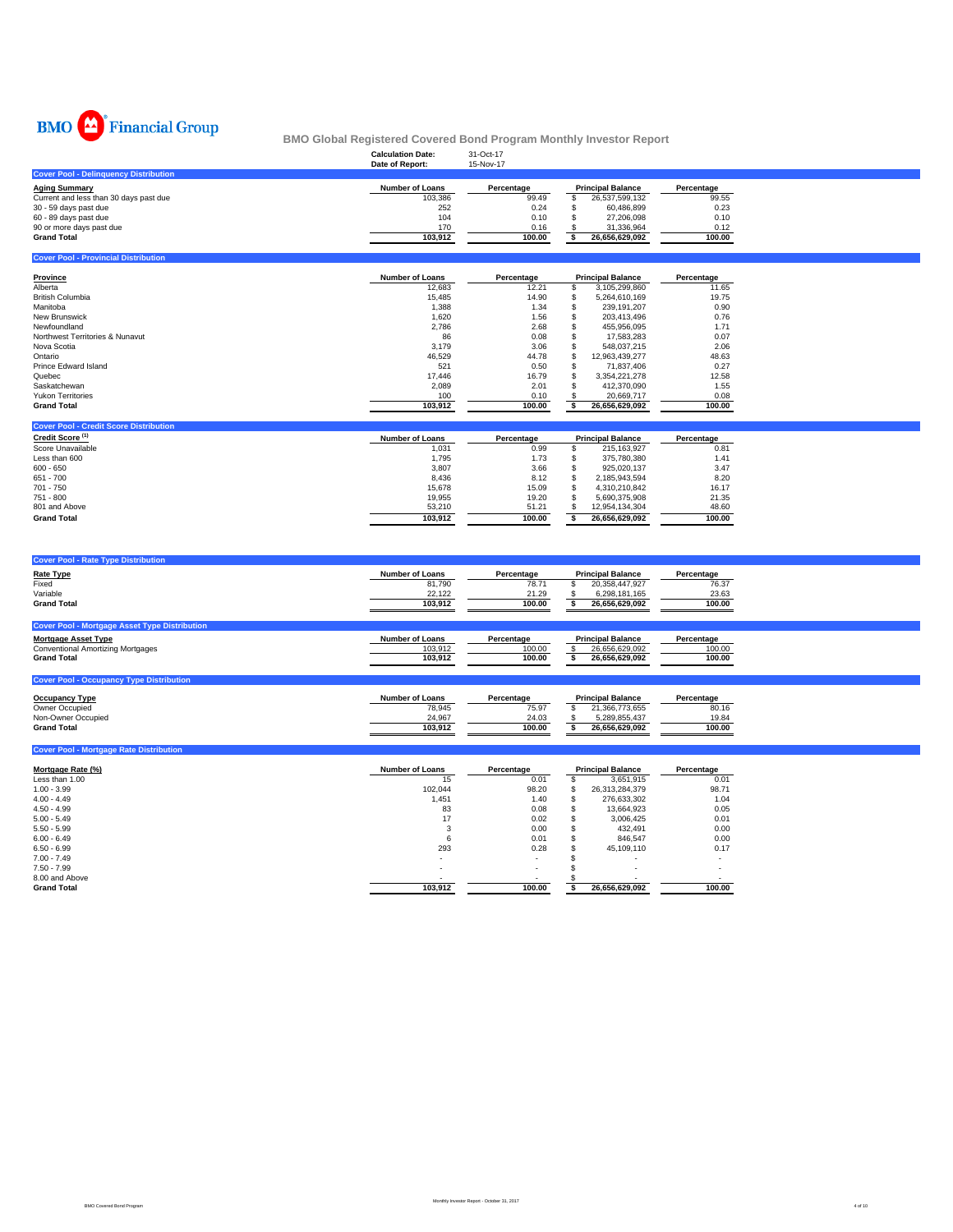

|                                                      | <b>Calculation Date:</b><br>Date of Report: | 31-Oct-17<br>15-Nov-17 |                          |            |
|------------------------------------------------------|---------------------------------------------|------------------------|--------------------------|------------|
| Cover Pool - Indexed LTV Distribution <sup>(1)</sup> |                                             |                        |                          |            |
| Indexed LTV (%)                                      | <b>Number of Loans</b>                      | Percentage             | <b>Principal Balance</b> | Percentage |
| 20.00 and Below                                      | 11,563                                      | 11.13                  | 1,076,540,946            | 4.04       |
| $20.01 - 25.00$                                      | 4,651                                       | 4.48                   | 768,336,346              | 2.88       |
| 25.01 - 30.00                                        | 5,457                                       | 5.25                   | 1,145,691,052            | 4.30       |
| $30.01 - 35.00$                                      | 7.048                                       | 6.78                   | 1,836,398,349            | 6.89       |
| $35.01 - 40.00$                                      | 9.472                                       | 9.12                   | 2,791,869,632            | 10.47      |
| $40.01 - 45.00$                                      | 10,105                                      | 9.72                   | 2,847,564,401            | 10.68      |
| $45.01 - 50.00$                                      | 10,930                                      | 10.52                  | 3,013,988,670            | 11.31      |
| $50.01 - 55.00$                                      | 9,699                                       | 9.33                   | 2,792,003,938            | 10.47      |
| $55.01 - 60.00$                                      | 8,939                                       | 8.60                   | 2.570.375.813            | 9.64       |
| $60.01 - 65.00$                                      | 8,559                                       | 8.24                   | 2,495,965,050            | 9.36       |
| 65.01 - 70.00                                        | 8,856                                       | 8.52                   | 2,617,506,141            | 9.82       |
| 70.01 - 75.00                                        | 6,297                                       | 6.06                   | 1,887,821,577            | 7.08       |
| 75.01 - 80.00                                        | 2,336                                       | 2.25                   | 812,567,178              | 3.05       |
| 80.01 and Above                                      |                                             | ۰                      |                          |            |
| <b>Grand Total</b>                                   | 103,912                                     | 100.00                 | 26,656,629,092           | 100.00     |

(1) Value as determined by adjusting, not less than quarterly, the Original Market Value utilizing the Indexation Methodology (see Appendix for details) for subsequent price developments.

| <b>Cover Pool - Remaining Term Distribution</b> |                        |            |     |                          |            |
|-------------------------------------------------|------------------------|------------|-----|--------------------------|------------|
| <b>Months to Maturity</b>                       | <b>Number of Loans</b> | Percentage |     | <b>Principal Balance</b> | Percentage |
| Less than 12                                    | 17.149                 | 16.50      |     | 4.519.183.898            | 16.95      |
| $12 - 17$                                       | 8,272                  | 7.96       | Эħ. | 2.127.027.849            | 7.98       |
| $18 - 24$                                       | 12,806                 | 12.32      | S   | 3.247.000.974            | 12.18      |
| $25 - 30$                                       | 8.539                  | 8.22       | S   | 2.045.174.066            | 7.67       |
| $31 - 36$                                       | 12.616                 | 12.14      | S   | 3.236.499.156            | 12.14      |
| $37 - 42$                                       | 9.938                  | 9.56       | S.  | 2.490.653.935            | 9.34       |
| $43 - 48$                                       | 12.407                 | 11.94      | Эħ. | 3.195.006.361            | 11.99      |
| $49 - 54$                                       | 13.049                 | 12.56      | S   | 3.403.659.596            | 12.77      |
| $55 - 60$                                       | 8,939                  | 8.60       |     | 2.349.253.870            | 8.81       |
| $61 - 63$                                       |                        | 0.01       |     | 1.975.309                | 0.01       |
| 72 and Above                                    | 190                    | 0.18       |     | 41,194,080               | 0.15       |
| <b>Grand Total</b>                              | 103.912                | 100.00     |     | 26.656.629.092           | 100.00     |

| <b>Remaining Principal Balance (C\$)</b> | <b>Number of Loans</b> | Percentage |   | <b>Principal Balance</b> | Percentage |
|------------------------------------------|------------------------|------------|---|--------------------------|------------|
| 99,999 and Below                         | 18.334                 | 17.64      |   | 1.166.162.333            | 4.37       |
| 100.000 - 199.999                        | 32,325                 | 31.11      | ъ | 4.868.653.146            | 18.26      |
| 200.000 - 299.999                        | 24.244                 | 23.33      |   | 5.958.366.134            | 22.35      |
| 300.000 - 399.999                        | 12,683                 | 12.21      |   | 4.372.670.418            | 16.40      |
| 400.000 - 499.999                        | 6,783                  | 6.53       |   | 3.020.921.792            | 11.33      |
| 500.000 - 599.999                        | 3,625                  | 3.49       |   | 1.974.609.023            | 7.41       |
| 600.000 - 699.999                        | 1,952                  | 1.88       |   | 1.264.133.559            | 4.74       |
| 700.000 - 799.999                        | 1.170                  | 1.13       |   | 874.562.452              | 3.28       |
| 800.000 - 899.999                        | 757                    | 0.73       |   | 642.656.808              | 2.41       |
| 900.000 - 999.999                        | 587                    | 0.56       |   | 557.212.752              | 2.09       |
| 1.000.000 - 1.499.999                    | 1.130                  | 1.09       |   | 1.360.840.174            | 5.11       |
| 1.500.000 - 2.000.000                    | 246                    | 0.24       |   | 419.835.315              | 1.57       |
| 2.000.000 - 3.000.000                    | 76                     | 0.07       |   | 176,005,185              | 0.66       |
| 3,000,000 and Above                      |                        |            |   |                          |            |
|                                          | 103.912                | 100.00     |   | 26.656.629.092           | 100.00     |

| <b>Cover Pool - Property Type Distribution</b> |                        |            |                          |            |
|------------------------------------------------|------------------------|------------|--------------------------|------------|
| <b>Property Type</b>                           | <b>Number of Loans</b> | Percentage | <b>Principal Balance</b> | Percentage |
| Condominium                                    | 22.032                 | 21.20      | 4.328.065.817            | 16.24      |
| Multi-Residential                              | 5.353                  | 5.15       | .292.025.489             | 4.85       |
| Single Family                                  | 68,877                 | 66.28      | 19.152.063.598           | 71.85      |
| Townhouse                                      | 7.650                  | 7.36       | 884.474.189              | 7.07       |
| <b>Grand Total</b>                             | 103.912                | 100.00     | 26.656.629.092           | 100.00     |

*Note: Percentages and totals in the above tables may not add exactly due to rounding.*

**Cover Pool - Indexed LTV and Delinquency Distribution by Province (1)**

**Cover Pool - Remaining Principal Balance Distribution**

|                             |                 | <b>Aging Summary</b> |                                                     |  |                           |  |                           |  |                             |     |               |  |  |  |
|-----------------------------|-----------------|----------------------|-----------------------------------------------------|--|---------------------------|--|---------------------------|--|-----------------------------|-----|---------------|--|--|--|
| Province<br>Indexed LTV (%) |                 |                      | <b>Current and</b><br>less than 30<br>days past due |  | 30 to 59<br>days past due |  | 60 to 89<br>days past due |  | 90 or more<br>days past due |     | Total         |  |  |  |
| Alberta                     | 20.00 and Below |                      | 73.112.136                                          |  | 146.066                   |  | 8,985                     |  | 126.054                     | \$. | 73,393,240    |  |  |  |
|                             | $20.01 - 25$    |                      | 52.207.382                                          |  | 107.853                   |  |                           |  |                             |     | 52.315.235    |  |  |  |
|                             | $25.01 - 30$    |                      | 71.311.622                                          |  | 63,040                    |  |                           |  |                             |     | 71.374.662    |  |  |  |
|                             | $30.01 - 35$    |                      | 100.242.243                                         |  | 325,498                   |  |                           |  |                             |     | 100.567.741   |  |  |  |
|                             | $35.01 - 40$    |                      | 133.035.494                                         |  | 583.627                   |  |                           |  | 638.198                     |     | 134,257,319   |  |  |  |
|                             | $40.01 - 45$    |                      | 179.292.785                                         |  | 583.530                   |  | 222,362                   |  |                             |     | 180.098.678   |  |  |  |
|                             | $45.01 - 50$    |                      | 216.229.324                                         |  |                           |  |                           |  | 159.167                     |     | 216.388.491   |  |  |  |
|                             | $50.01 - 55$    |                      | 281.311.222                                         |  | 1.166.735                 |  | 268.875                   |  | 424.850                     |     | 283.171.682   |  |  |  |
|                             | $55.01 - 60$    |                      | 372.934.105                                         |  | 1.005.461                 |  | 282.115                   |  | 193.948                     |     | 374.415.629   |  |  |  |
|                             | $60.01 - 65$    |                      | 420.696.461                                         |  | 1.046.526                 |  | 1,072,220                 |  | 639,132                     |     | 423,454,338   |  |  |  |
|                             | $65.01 - 70$    |                      | 348.551.449                                         |  | 243.243                   |  | 566.269                   |  | 349,759                     |     | 349,710,721   |  |  |  |
|                             | $70.01 - 75$    |                      | 417.049.861                                         |  | 1.084.482                 |  | 243.775                   |  |                             |     | 418.378.118   |  |  |  |
|                             | $75.01 - 80$    |                      | 425.879.393                                         |  | 780.469                   |  | 506,570                   |  | 607,573                     |     | 427.774.005   |  |  |  |
|                             | 80.01 and Above |                      |                                                     |  |                           |  |                           |  |                             |     |               |  |  |  |
|                             |                 |                      | 3,091,853,478                                       |  | 7,136,529                 |  | 3,171,172                 |  | 3.138.681                   |     | 3,105,299,860 |  |  |  |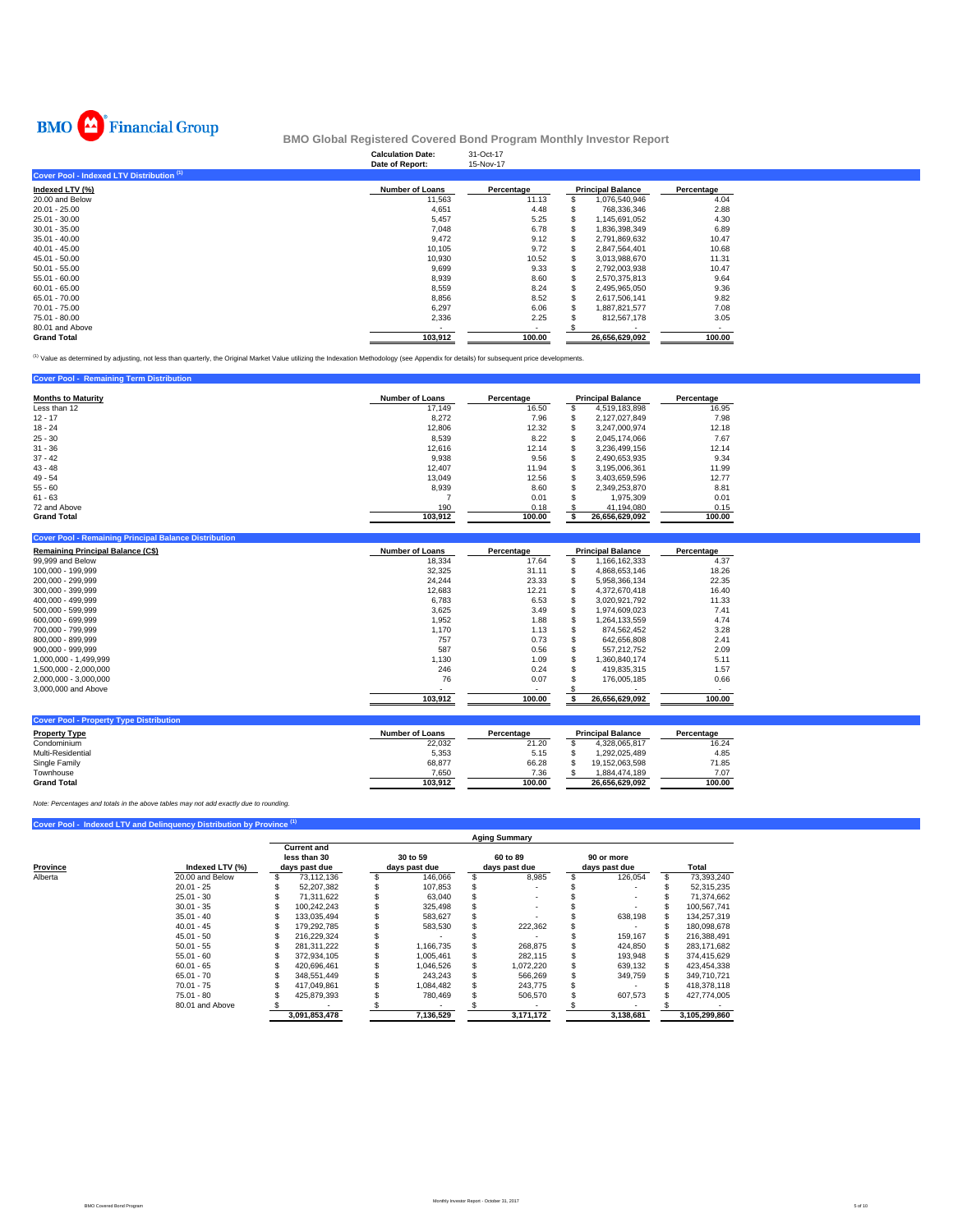

### **Calculation Date: Date of Report:** 15-Nov-17 **BMO Global Registered Covered Bond Program Monthly Investor Report**

|                         |                   |                                    | Date of Report:     | 15-1107-17                      |                                |                   |
|-------------------------|-------------------|------------------------------------|---------------------|---------------------------------|--------------------------------|-------------------|
|                         |                   |                                    |                     | <b>Aging Summary</b>            |                                |                   |
|                         |                   | <b>Current and</b>                 | 30 to 59            |                                 |                                |                   |
|                         |                   | less than 30                       |                     | 60 to 89                        | 90 or more                     |                   |
| Province                | Indexed LTV (%)   | days past due                      | days past due       | days past due                   | days past due                  | Total             |
| <b>British Columbia</b> | $20.00$ and Below | \$<br>339,627,938                  | \$<br>667,333<br>\$ | \$<br>307,451                   | \$<br>256,701                  | 340,859,423<br>\$ |
|                         | $20.01 - 25$      | \$<br>241,344,484                  | 740,575             | \$<br>364,998                   | \$                             | 242,450,057<br>\$ |
|                         | $25.01 - 30$      | 386,016,661<br>\$                  | \$<br>1,069,729     | \$                              | \$<br>342,514                  | 387,428,903<br>\$ |
|                         | $30.01 - 35$      | \$<br>636,900,717                  | \$<br>1,163,571     | 532,408<br>\$                   | \$<br>1,590,168                | \$<br>640,186,865 |
|                         | $35.01 - 40$      | \$<br>939,540,685                  | \$<br>3,448,794     | 1,798,037<br>\$                 | \$<br>410,990                  | \$<br>945,198,507 |
|                         | $40.01 - 45$      | \$<br>635,997,218                  | \$<br>765,897       | 594,278<br>\$                   | \$<br>240,305                  | 637,597,698<br>\$ |
|                         | $45.01 - 50$      | \$<br>517,738,275                  | \$<br>154,593       | \$<br>259,133                   | \$                             | \$<br>518,152,002 |
|                         | $50.01 - 55$      | \$<br>431,180,536                  | \$<br>801,928       | \$<br>488,823                   | \$<br>$\overline{a}$           | 432,471,286<br>\$ |
|                         | $55.01 - 60$      | \$<br>386,312,226                  | \$<br>312,180       | \$<br>696,354                   | \$<br>686,114                  | 388,006,873<br>\$ |
|                         | $60.01 - 65$      | \$<br>250,688,602                  | \$                  | \$                              | \$                             | \$<br>250,688,602 |
|                         | $65.01 - 70$      | \$<br>254,899,140                  | \$                  | Ť,<br>\$                        | \$                             | 254,899,140<br>\$ |
|                         | $70.01 - 75$      | 199,778,367<br>\$                  | S                   | \$<br>309,157                   | \$                             | 200,087,524<br>\$ |
|                         | $75.01 - 80$      | 26,583,289<br>\$                   |                     | \$                              | \$                             | \$<br>26,583,289  |
|                         | 80.01 and Above   |                                    | \$                  | \$                              | \$                             |                   |
|                         |                   | 5,246,608,137                      | 9,124,600           | 5,350,640                       | 3,526,793                      | 5,264,610,169     |
|                         |                   |                                    |                     |                                 |                                |                   |
|                         |                   | <b>Current and</b>                 |                     | <b>Aging Summary</b>            |                                |                   |
|                         |                   | less than 30                       | 30 to 59            | 60 to 89                        | 90 or more                     |                   |
| <b>Province</b>         | Indexed LTV (%)   | days past due                      | days past due       | days past due                   | days past due                  | <b>Total</b>      |
| Manitoba                | 20.00 and Below   | 6,062,693<br>\$                    | 45,965<br>\$        | \$                              | \$                             | 6,108,659<br>\$   |
|                         | $20.01 - 25$      | \$<br>3,842,080                    |                     | \$                              | \$                             | \$<br>3,842,080   |
|                         | $25.01 - 30$      | \$<br>6,253,918                    | \$                  | \$                              | \$                             | 6,253,918<br>\$   |
|                         | $30.01 - 35$      | \$<br>6,531,528                    | \$                  | \$                              | \$                             | \$<br>6,531,528   |
|                         | $35.01 - 40$      | \$<br>9,234,326                    | \$                  | \$                              | \$<br>95,570                   | \$<br>9,329,896   |
|                         | $40.01 - 45$      | \$<br>10,799,607                   | \$                  | 80,030<br>\$                    | \$<br>$\overline{\phantom{a}}$ | \$<br>10,879,637  |
|                         | $45.01 - 50$      | \$<br>18,833,433                   | \$<br>159,146       | \$                              | \$                             | \$<br>18,992,579  |
|                         | $50.01 - 55$      | \$<br>23,578,141                   | \$                  | Î.<br>\$                        | $\overline{a}$<br>\$           | \$<br>23,578,141  |
|                         |                   |                                    |                     |                                 |                                |                   |
|                         | $55.01 - 60$      | \$<br>33,931,908                   | \$<br>٠             | 172,593<br>\$                   | \$<br>196,182                  | \$<br>34,300,684  |
|                         | $60.01 - 65$      | \$<br>27,349,371                   | \$                  | \$                              | \$                             | 27,349,371<br>\$  |
|                         | $65.01 - 70$      | \$<br>36,503,266                   | 238,320<br>\$       | \$                              | \$                             | \$<br>36,741,586  |
|                         | $70.01 - 75$      | \$<br>35,579,166                   |                     | \$                              | \$                             | \$<br>35,579,166  |
|                         | $75.01 - 80$      | \$<br>19,454,868                   | 249,095<br>\$       | \$                              | \$                             | \$<br>19,703,963  |
|                         | 80.01 and Above   |                                    | \$                  |                                 |                                |                   |
|                         |                   | 237,954,305                        | 692,526             | 252,624                         | 291,752                        | 239,191,207       |
|                         |                   |                                    |                     | <b>Aging Summary</b>            |                                |                   |
|                         |                   | <b>Current and</b><br>less than 30 | 30 to 59            | 60 to 89                        | 90 or more                     |                   |
| Province                | Indexed LTV (%)   | days past due                      | days past due       | days past due                   |                                | Total             |
|                         | 20.00 and Below   |                                    |                     |                                 | days past due                  | 6,840,097<br>S    |
| New Brunswick           | $20.01 - 25$      | 6,840,097<br>\$<br>4,168,424<br>\$ | \$<br>\$            | \$<br>\$                        | \$<br>\$<br>51,143             | \$<br>4,219,566   |
|                         |                   |                                    |                     |                                 |                                |                   |
|                         | $25.01 - 30$      | \$<br>5,962,910                    | \$                  | \$                              | \$<br>35,598                   | \$<br>5,998,509   |
|                         | $30.01 - 35$      | \$<br>6,507,035                    | \$                  | \$                              | \$<br>$\sim$                   | 6,507,035<br>\$   |
|                         | $35.01 - 40$      | \$<br>11,436,912                   | \$<br>90,197        | \$<br>76,172                    | \$                             | \$<br>11,603,281  |
|                         | $40.01 - 45$      | \$<br>26,866,487                   | \$<br>42,948        | \$                              | \$<br>$\overline{\phantom{a}}$ | \$<br>26,909,435  |
|                         | $45.01 - 50$      | \$<br>30,204,513                   | \$<br>$\sim$        | \$                              | \$<br>457,736                  | \$<br>30,662,249  |
|                         | $50.01 - 55$      | \$<br>30,231,971                   | 108,946<br>\$       | \$<br>195,267                   | \$<br>313,108                  | \$<br>30,849,291  |
|                         | $55.01 - 60$      | \$<br>22,876,683                   | \$                  | \$                              | \$                             | \$<br>22,876,683  |
|                         | $60.01 - 65$      | 19,781,838                         | $\sim$              | \$                              | \$<br>$\sim$                   | \$<br>19,781,838  |
|                         | $65.01 - 70$      | \$<br>24,250,101                   | \$<br>157,070       | \$                              | \$<br>104,564                  | \$<br>24,511,734  |
|                         | $70.01 - 75$      | \$<br>11,757,437                   | \$                  | \$                              | \$                             | \$<br>11,757,437  |
|                         | 75.01 - 80        | \$<br>896,340                      |                     | \$                              | \$                             | \$<br>896,340     |
|                         | 80.01 and Above   | \$<br>201,780,748                  | \$<br>399,161       | \$<br>271,439                   | \$<br>962,149                  | 203,413,496       |
|                         |                   |                                    |                     |                                 |                                |                   |
|                         |                   | <b>Current and</b>                 |                     | <b>Aging Summary</b>            |                                |                   |
|                         |                   | less than 30                       | 30 to 59            | 60 to 89                        | 90 or more                     |                   |
| Province                | Indexed LTV (%)   | days past due                      | days past due       | days past due                   | days past due                  | Total             |
|                         | 20.00 and Below   |                                    |                     |                                 |                                |                   |
| Newfoundland            |                   | 8,944,154<br>\$                    | \$<br>32,192        | \$                              | \$<br>$\mathbf{1}$             | 8,976,348<br>\$   |
|                         | $20.01 - 25$      | 6,888,833<br>\$                    | \$<br>77,907        | \$                              | \$                             | 6,966,739<br>\$   |
|                         | $25.01 - 30$      | 10,176,601<br>\$                   | \$                  | \$                              | \$                             | \$<br>10,176,601  |
|                         | $30.01 - 35$      | \$<br>13,297,480                   | \$                  | \$<br>$\overline{a}$            | \$<br>35,900                   | \$<br>13,333,379  |
|                         | $35.01 - 40$      | \$<br>20,662,429                   | \$<br>÷             | 99,795<br>\$                    | \$<br>89,679                   | \$<br>20,851,902  |
|                         | $40.01 - 45$      | \$<br>41,978,000                   | \$<br>200,383       | \$                              | \$<br>$\sim$                   | 42,178,384<br>\$  |
|                         | $45.01 - 50$      | \$<br>84,200,032                   | \$<br>1,618,966     | \$<br>684,961                   | 1,316,263                      | 87,820,223<br>\$  |
|                         | $50.01 - 55$      | \$<br>77,935,462                   | 1,562,229<br>\$     | \$<br>506,512                   | \$<br>266,380                  | \$<br>80,270,582  |
|                         | $55.01 - 60$      | 62,774,148<br>\$                   | \$<br>$\sim$        | \$                              | \$<br>335,410                  | \$<br>63,109,558  |
|                         | $60.01 - 65$      | 50,377,047<br>\$                   | \$                  | \$                              | \$                             | \$<br>50,377,047  |
|                         | $65.01 - 70$      | \$<br>48,479,761                   | 329,753             | \$                              | \$                             | \$<br>48,809,514  |
|                         | $70.01 - 75$      | \$<br>20,298,998                   | \$                  | \$                              | \$                             |                   |
|                         |                   |                                    | 324,315             |                                 |                                | \$<br>20,623,312  |
|                         | $75.01 - 80$      | \$<br>2,462,506                    | \$                  | \$                              | \$                             | \$<br>2,462,506   |
|                         | 80.01 and Above   | $\sqrt{3}$                         | $\sqrt{s}$          | $\frac{\mathsf{s}}{\mathsf{a}}$ | $\sqrt{s}$                     | <u>_\$</u>        |
|                         |                   | 448,475,450                        | 4,145,745           | 1,291,268                       | 2,043,632                      | 455,956,095       |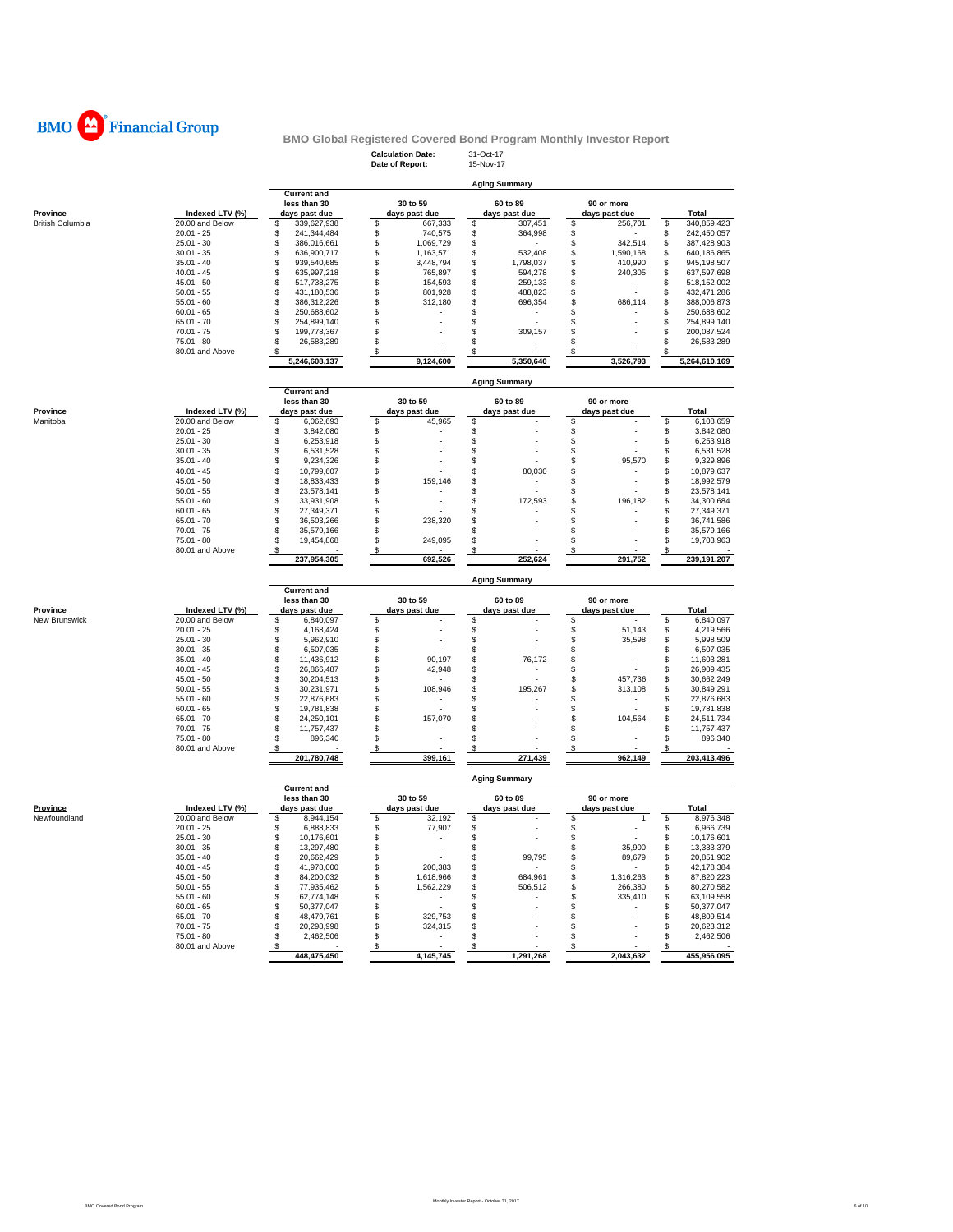

|                       |                              |                                    | <b>Calculation Date:</b><br>Date of Report: | 31-Oct-17<br>15-Nov-17<br><b>Aging Summary</b> |                 |                                     |
|-----------------------|------------------------------|------------------------------------|---------------------------------------------|------------------------------------------------|-----------------|-------------------------------------|
|                       |                              | <b>Current and</b><br>less than 30 | 30 to 59                                    | 60 to 89                                       | 90 or more      |                                     |
| <b>Province</b>       | Indexed LTV (%)              | days past due                      | days past due                               | days past due                                  | days past due   | Total                               |
| Northwest Territories | 20.00 and Below              | 1,375,236<br>\$                    | \$                                          | \$                                             | \$              | 1,375,236<br>S                      |
|                       | $20.01 - 25$<br>$25.01 - 30$ | \$<br>685,135<br>\$<br>1,164,928   | \$<br>\$                                    | \$<br>\$                                       | \$<br>\$        | 685,135<br>\$<br>\$<br>1,164,928    |
|                       | $30.01 - 35$                 | \$<br>1,325,939                    | \$                                          | \$                                             | \$              | 1,325,939<br>S                      |
|                       | $35.01 - 40$                 | \$<br>2,008,688                    | \$                                          | \$                                             | \$              | S<br>2,008,688                      |
|                       | $40.01 - 45$                 | \$<br>2,867,118                    | \$                                          | \$                                             | \$              | 2,867,118<br>S                      |
|                       | $45.01 - 50$                 | \$<br>2,665,335                    | \$                                          | \$                                             | \$              | 2,665,335<br>S                      |
|                       | $50.01 - 55$                 | \$<br>2,120,658                    | \$                                          | \$                                             | \$              | S<br>2,120,658                      |
|                       | $55.01 - 60$                 | \$<br>667,628                      | \$                                          | \$                                             | \$              | S<br>667,628                        |
|                       | $60.01 - 65$                 | \$<br>861,269                      | \$                                          | \$                                             | \$              | 861,269<br>S                        |
|                       | $65.01 - 70$                 | \$<br>737,524                      | \$                                          | \$                                             | \$              | 737,524<br>\$                       |
|                       | $70.01 - 75$                 | \$<br>1,103,824                    | \$                                          | \$                                             | \$              | 1,103,824<br>S                      |
|                       | 75.01 - 80                   | \$                                 | \$                                          | \$                                             | \$              | S                                   |
|                       | 80.01 and Above              | \$                                 | \$                                          | \$                                             | S               | S                                   |
|                       |                              | \$<br>17,583,283                   | \$                                          | \$                                             | \$              | \$<br>17,583,283                    |
|                       |                              | <b>Current and</b>                 |                                             | <b>Aging Summary</b>                           |                 |                                     |
|                       |                              | less than 30                       | 30 to 59                                    | 60 to 89                                       | 90 or more      |                                     |
| <b>Province</b>       | Indexed LTV (%)              | days past due                      | days past due                               | days past due                                  | days past due   | Total                               |
| Nova Scotia           | 20.00 and Below              | \$<br>10,774,666                   | \$<br>29,553                                | \$                                             | \$              | \$<br>10,804,219                    |
|                       | $20.01 - 25$                 | \$<br>9,136,348                    | \$<br>20,129                                | \$                                             | \$<br>24,003    | \$<br>9,180,480                     |
|                       | $25.01 - 30$                 | \$<br>9,991,354                    | \$                                          | \$                                             | \$              | \$<br>9,991,354                     |
|                       | $30.01 - 35$                 | \$<br>13,910,726                   | \$                                          | \$                                             | \$              | \$<br>13,910,726                    |
|                       | $35.01 - 40$                 | \$<br>18,229,716                   | \$                                          | \$<br>41,011                                   | \$<br>43,175    | \$<br>18,313,901                    |
|                       | $40.01 - 45$                 | \$<br>27, 153, 378                 | \$                                          | \$                                             | \$<br>229,341   | \$<br>27,382,718                    |
|                       | $45.01 - 50$                 | \$<br>50,349,925                   | \$<br>349,605                               | \$<br>227,294                                  | \$              | 50,926,824<br>\$                    |
|                       | $50.01 - 55$                 | \$<br>40,309,372<br>\$             | \$<br>78,456                                | \$                                             | \$<br>35,785    | 40,423,613<br>\$                    |
|                       | $55.01 - 60$<br>$60.01 - 65$ | 61,356,555<br>\$<br>70,849,867     | \$<br>\$<br>173,393                         | \$<br>149,408<br>\$                            | \$<br>\$        | \$<br>61,505,964<br>S<br>71,023,260 |
|                       | $65.01 - 70$                 | \$<br>90,846,352                   | \$<br>386,864                               | \$                                             | \$              | 91,233,216<br>S                     |
|                       | $70.01 - 75$                 | \$<br>101,021,013                  | \$<br>136,985                               | \$                                             | \$              | \$<br>101,157,998                   |
|                       | $75.01 - 80$                 | \$<br>42,067,014                   | \$<br>115,927                               | \$                                             | \$              | S<br>42,182,942                     |
|                       | 80.01 and Above              | \$                                 | \$                                          | \$                                             | \$              | \$                                  |
|                       |                              | 545,996,287                        | 1,290,912                                   | 417,713                                        | 332,304         | 548,037,215                         |
|                       |                              |                                    |                                             |                                                |                 |                                     |
|                       |                              |                                    |                                             | <b>Aging Summary</b>                           |                 |                                     |
|                       |                              | <b>Current and</b>                 |                                             |                                                |                 |                                     |
|                       |                              | less than 30                       | 30 to 59                                    | 60 to 89                                       | 90 or more      |                                     |
| <b>Province</b>       | Indexed LTV (%)              | days past due                      | days past due                               | days past due                                  | days past due   | <b>Total</b>                        |
| Nunavut               | 20.00 and Below              | \$                                 | \$                                          | \$                                             | \$              | \$                                  |
|                       | $20.01 - 25$                 | \$                                 | \$                                          | \$                                             | \$              | \$                                  |
|                       | $25.01 - 30$                 | \$                                 | \$                                          | \$                                             | \$              | \$<br>S                             |
|                       | $30.01 - 35$<br>$35.01 - 40$ | \$<br>\$                           | \$<br>\$                                    | \$<br>\$                                       | \$<br>\$        | s                                   |
|                       | $40.01 - 45$                 | \$                                 | \$                                          | \$                                             | \$              | s                                   |
|                       | $45.01 - 50$                 | \$                                 | \$                                          | \$                                             | \$              | s                                   |
|                       | $50.01 - 55$                 | \$                                 | \$                                          | \$                                             | \$              | S                                   |
|                       | $55.01 - 60$                 | \$                                 | \$                                          | \$                                             | \$              | s                                   |
|                       | $60.01 - 65$                 | \$                                 | \$                                          | \$                                             | \$              | \$                                  |
|                       | $65.01 - 70$                 | \$                                 | \$                                          | \$                                             | \$              | s                                   |
|                       | $70.01 - 75$                 | \$                                 | \$                                          | \$                                             | \$              | s                                   |
|                       | 75.01 - 80                   | \$                                 | \$                                          | \$                                             | \$              | s                                   |
|                       | 80.01 and Above              | \$<br>\$<br>٠                      | \$<br>\$                                    | \$<br>\$                                       | \$<br>\$<br>٠   | s<br>\$                             |
|                       |                              |                                    |                                             |                                                |                 |                                     |
|                       |                              | <b>Current and</b>                 |                                             | <b>Aging Summary</b>                           |                 |                                     |
|                       |                              | less than 30                       | 30 to 59                                    | 60 to 89                                       | 90 or more      |                                     |
| <u>Province</u>       | Indexed LTV (%)              | days past due                      | days past due                               | days past due                                  | days past due   | Total                               |
| Ontario               | 20.00 and Below              | \$<br>538,169,841                  | \$<br>361,780                               | \$<br>218,568                                  | \$<br>315,629   | \$<br>539,065,818                   |
|                       | $20.01 - 25$                 | \$<br>384,300,083                  | \$<br>794,619                               | \$<br>241,729                                  | \$<br>155,240   | \$<br>385,491,671                   |
|                       | $25.01 - 30$                 | \$<br>573,981,948                  | \$<br>563,647                               | \$<br>191,325                                  | \$<br>350,960   | \$<br>575,087,881                   |
|                       | $30.01 - 35$                 | \$<br>938,718,547                  | \$<br>3,797,442                             | \$<br>167,117                                  | \$<br>92,707    | \$<br>942,775,814                   |
|                       | $35.01 - 40$                 | S<br>1,492,177,666                 | S<br>1,828,236                              | s<br>838,029                                   | S<br>342,950    | \$<br>1,495,186,880                 |
|                       | $40.01 - 45$                 | \$<br>1,679,621,639                | \$<br>2,491,251                             | \$<br>1,050,806                                | \$<br>981,824   | \$<br>1,684,145,519                 |
|                       | $45.01 - 50$                 | 1,708,442,941<br>\$                | \$<br>1,488,816                             | \$<br>1,249,710                                | \$<br>603,668   | 1,711,785,135<br>\$                 |
|                       | $50.01 - 55$                 | \$<br>1,495,022,038                | \$<br>3,241,391                             | \$<br>1,615,657                                | \$<br>739,472   | 1,500,618,559<br>S                  |
|                       | $55.01 - 60$                 | 1,157,901,205<br>\$                | \$<br>1,446,578                             | \$<br>840,218                                  | \$<br>434,594   | 1,160,622,595<br>S                  |
|                       | $60.01 - 65$                 | \$<br>1,136,190,784                | \$<br>1,398,568                             | \$<br>550,133                                  | \$<br>$\sim$    | \$<br>1,138,139,485                 |
|                       | $65.01 - 70$                 | \$<br>1,158,151,453                | \$<br>1,134,799                             | \$<br>800,033                                  | \$<br>1,168,050 | 1,161,254,335<br>\$                 |
|                       | $70.01 - 75$                 | \$<br>464,877,510                  | \$                                          | \$<br>238,350                                  | \$<br>٠         | \$<br>465,115,860                   |
|                       | $75.01 - 80$                 | \$<br>204,149,726                  | \$                                          | \$<br>$\sim$                                   | \$              | 204,149,726<br>\$                   |
|                       | 80.01 and Above              | \$<br>12,931,705,383               | \$<br>18,547,128                            | \$<br>$\overline{\phantom{a}}$<br>8,001,674    | \$<br>5,185,093 | S<br>12,963,439,277                 |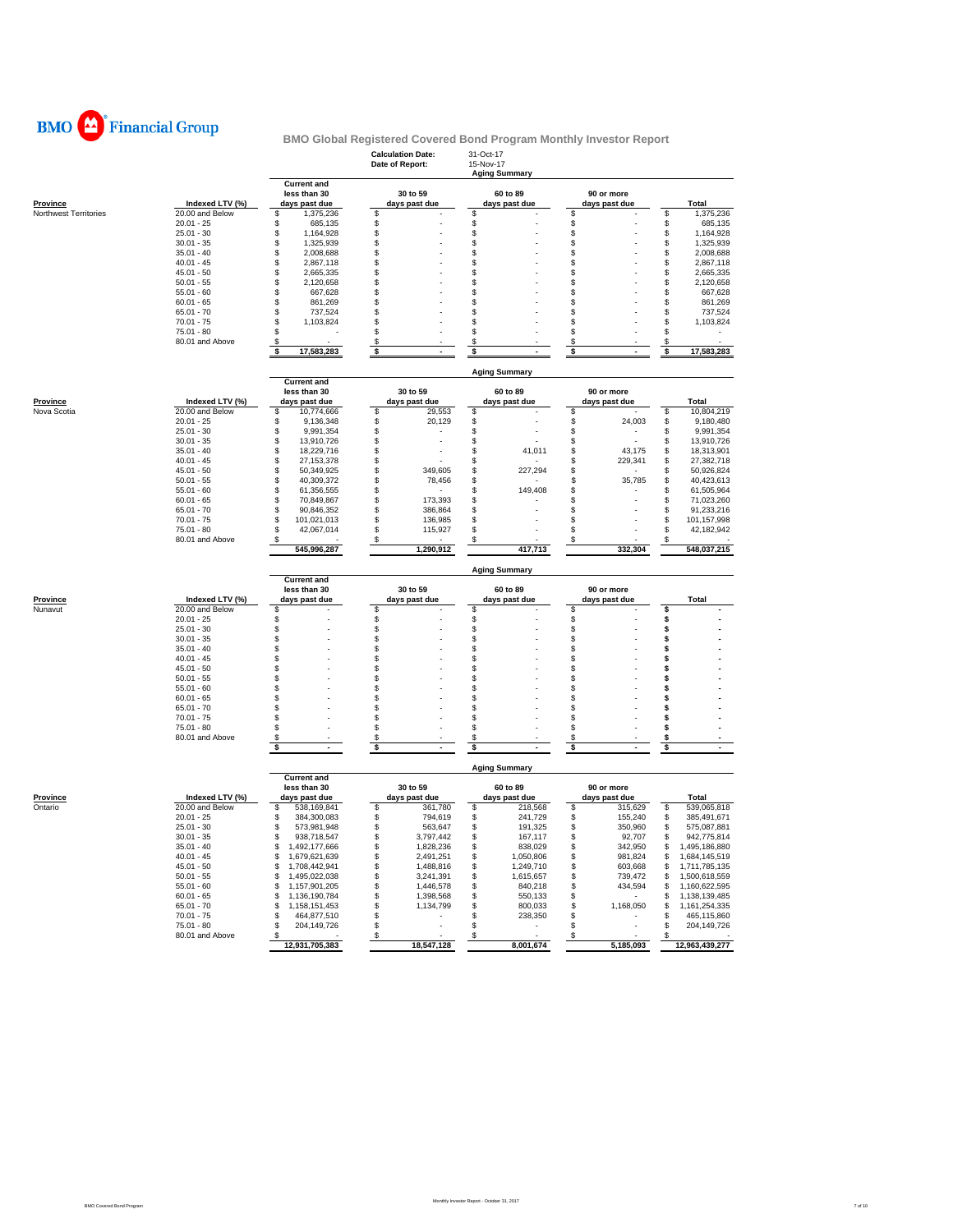

|                          |                              |                                                     | <b>Calculation Date:</b><br>Date of Report: | 31-Oct-17<br>15-Nov-17<br><b>Aging Summary</b> |                |                             |                    |                            |
|--------------------------|------------------------------|-----------------------------------------------------|---------------------------------------------|------------------------------------------------|----------------|-----------------------------|--------------------|----------------------------|
| <b>Province</b>          | Indexed LTV (%)              | <b>Current and</b><br>less than 30<br>days past due | 30 to 59<br>days past due                   | 60 to 89<br>days past due                      |                | 90 or more<br>days past due |                    | Total                      |
| Prince Edward Island     | 20.00 and Below              | \$<br>2,098,488                                     | \$                                          | S                                              | \$             | 12,319                      | \$                 | 2,110,807                  |
|                          | $20.01 - 25$                 | \$<br>1.364.986                                     | \$                                          | \$                                             | \$             |                             | \$                 | 1,364,986                  |
|                          | $25.01 - 30$                 | \$<br>1,024,858                                     | \$                                          | \$                                             | \$             |                             | \$                 | 1,024,858                  |
|                          | $30.01 - 35$                 | $\ddot{\$}$<br>3,974,634                            | \$                                          | \$                                             | £.             |                             | $\mathbf{\hat{z}}$ | 3,974,634                  |
|                          | $35.01 - 40$                 | \$<br>4,487,485                                     | \$                                          | \$                                             | \$             |                             | \$                 | 4,487,485                  |
|                          | $40.01 - 45$                 | \$<br>7,943,672                                     | \$                                          | \$                                             | \$             |                             | \$                 | 7,943,672                  |
|                          | $45.01 - 50$                 | \$<br>10,157,981                                    | \$                                          | \$<br>173,451                                  | $\mathfrak{L}$ |                             | \$                 | 10,331,432                 |
|                          | $50.01 - 55$                 | \$<br>7,153,386                                     | \$                                          | \$                                             | \$             |                             | \$                 | 7,153,386                  |
|                          | $55.01 - 60$                 | \$<br>6,904,783                                     | \$                                          | \$                                             | \$             |                             | \$                 | 6,904,783                  |
|                          | $60.01 - 65$                 | \$<br>9,236,695                                     | \$                                          | \$                                             | $\mathfrak{L}$ |                             | \$                 | 9,236,695                  |
|                          | $65.01 - 70$                 | \$<br>10,351,048                                    | \$                                          | \$                                             | \$             |                             | \$                 | 10,351,048                 |
|                          | $70.01 - 75$<br>$75.01 - 80$ | \$<br>5,861,894<br>\$                               | \$<br>\$                                    | \$<br>\$                                       | \$<br>£.       |                             | \$<br>\$           | 5,861,894                  |
|                          | 80.01 and Above              | 1,091,727<br>\$                                     |                                             |                                                |                |                             |                    | 1,091,727                  |
|                          |                              | 71,651,636                                          | \$<br>$\blacksquare$                        | \$<br>173,451                                  | \$             | 12,319                      | \$                 | 71,837,406                 |
|                          |                              |                                                     |                                             | <b>Aging Summary</b>                           |                |                             |                    |                            |
|                          |                              | <b>Current and</b><br>less than 30                  | 30 to 59                                    | 60 to 89                                       |                | 90 or more                  |                    |                            |
| <b>Province</b>          | Indexed LTV (%)              | days past due                                       | days past due                               | days past due                                  |                | days past due               |                    | Total                      |
| Quebec                   | 20.00 and Below              | \$<br>74,227,933                                    | \$<br>157,837                               | \$                                             | \$<br>67,695   | 372,979                     | \$                 | 74,826,444                 |
|                          | $20.01 - 25$                 | \$<br>49,998,607                                    | \$                                          | \$                                             | 33,954<br>\$   |                             | \$                 | 50,032,561                 |
|                          | $25.01 - 30$                 | \$<br>63,098,826                                    | \$<br>331,644                               | 484,143<br>\$                                  | \$             | 65,773                      | \$                 | 63,980,385                 |
|                          | $30.01 - 35$                 | \$<br>89,675,072                                    | \$                                          | 306,285<br>\$                                  | \$             | 105,607                     | \$                 | 90,086,964                 |
|                          | $35.01 - 40$                 | \$<br>116,613,138                                   | \$<br>1,989,185                             | \$                                             | \$             |                             | \$                 | 118,602,323                |
|                          | $40.01 - 45$                 | \$<br>159,591,397                                   | \$<br>733,278                               | \$                                             | 99,754<br>\$   | 253,350                     | \$                 | 160,677,779                |
|                          | $45.01 - 50$                 | \$<br>282,419,994                                   | \$<br>1,812,087                             | 473,758<br>\$                                  | \$             | 1,468,503                   | \$                 | 286,174,343                |
|                          | $50.01 - 55$                 | \$<br>332,836,245                                   | \$<br>2,484,828                             | \$<br>863,431                                  | \$             | 1,849,918                   | \$                 | 338,034,422                |
|                          | $55.01 - 60$                 | \$<br>399,711,326                                   | \$<br>2,441,730                             | \$<br>2,162,914                                | \$             | 3,262,376                   | \$                 | 407,578,346                |
|                          | $60.01 - 65$                 | \$<br>458,322,647                                   | \$<br>2,970,714                             | \$<br>629,716<br>S                             | \$<br>\$.      | 1,610,449                   | \$<br>\$           | 463,533,528                |
|                          | $65.01 - 70$<br>$70.01 - 75$ | \$<br>592,043,002<br>610,689,715                    | \$<br>3,456,469                             | 1,976,398<br>\$<br>693,299                     | \$             | 2,339,851<br>1,020,321      |                    | 599,815,720<br>614,119,438 |
|                          | $75.01 - 80$                 | \$<br>\$<br>85,751,173                              | \$<br>1,716,103<br>\$<br>295,247            | \$<br>166,017                                  | \$             | 546,590                     | \$<br>\$           | 86,759,027                 |
|                          | 80.01 and Above              | \$                                                  | \$                                          | S                                              | \$             |                             | \$                 |                            |
|                          |                              | 3,314,979,075                                       | 18,389,123                                  | 7,957,364                                      |                | 12,895,717                  |                    | 3,354,221,278              |
|                          |                              |                                                     |                                             | <b>Aging Summary</b>                           |                |                             |                    |                            |
|                          |                              | <b>Current and</b><br>less than 30                  | 30 to 59                                    | 60 to 89                                       |                | 90 or more                  |                    |                            |
| <b>Province</b>          | Indexed LTV (%)              | days past due                                       | days past due                               | days past due                                  |                | days past due               |                    | Total                      |
| Saskatchewan             | 20.00 and Below              | \$<br>11,403,518                                    | \$<br>58,939                                | \$                                             | $\mathfrak{L}$ |                             | £.                 | 11,462,457                 |
|                          | $20.01 - 25$                 | \$<br>10,200,886                                    | \$                                          | \$                                             | \$             |                             | \$                 | 10,200,886                 |
|                          | $25.01 - 30$                 | \$<br>11,678,892                                    | \$                                          | \$                                             | \$             |                             | \$                 | 11,678,892                 |
|                          | $30.01 - 35$                 | \$<br>15, 141, 453                                  | \$                                          | \$                                             | \$<br>\$       | 137,258                     | £.                 | 15,278,711                 |
|                          | $35.01 - 40$                 | \$<br>29,744,518<br>63,917,333                      | \$<br>\$                                    | \$                                             | 98,709         |                             | \$                 | 29,843,227                 |
|                          | $40.01 - 45$<br>$45.01 - 50$ | \$<br>\$<br>76,207,972                              | 200,884<br>\$<br>180,604                    | \$<br>220,046<br>\$                            | \$<br>\$       | 388,278                     | \$<br>\$           | 64,506,495<br>76,608,622   |
|                          | $50.01 - 55$                 | \$<br>51,557,672                                    | \$                                          | \$                                             | \$             | 127,226                     | \$                 | 51,684,898                 |
|                          | $55.01 - 60$                 | \$<br>47,085,028                                    | \$<br>320,749                               | \$                                             | \$             | 1,030,209                   | \$                 | 48,435,985                 |
|                          | $60.01 - 65$                 | \$<br>38,877,639                                    | \$                                          | \$                                             | \$             | 1,265,554                   | \$                 | 40,143,194                 |
|                          | $65.01 - 70$                 | \$<br>39,277,629                                    | \$                                          | \$                                             | \$             |                             | \$                 | 39,277,629                 |
|                          | $70.01 - 75$                 | \$<br>12,749,609                                    | \$                                          | \$                                             | \$             |                             | \$                 | 12,749,609                 |
|                          | $75.01 - 80$                 | \$<br>499.486                                       | \$                                          | \$                                             | $\mathbf{s}$   |                             | \$                 | 499,486                    |
|                          | 80.01 and Above              | \$                                                  | \$                                          | S                                              | \$             |                             |                    |                            |
|                          |                              | 408,341,634                                         | 761,176                                     | 318,755                                        |                | 2,948,525                   |                    | 412,370,090                |
|                          |                              | <b>Current and</b>                                  |                                             | <b>Aging Summary</b>                           |                |                             |                    |                            |
|                          |                              | less than 30                                        | 30 to 59                                    | 60 to 89                                       |                | 90 or more                  |                    |                            |
| Province                 | Indexed LTV (%)              | days past due                                       | days past due                               | days past due                                  |                | days past due               |                    | Total                      |
| <b>Yukon Territories</b> | 20.00 and Below              | 718,200<br>\$                                       | \$                                          | S                                              | \$             |                             | S                  | 718,200                    |
|                          | $20.01 - 25$                 | \$<br>1,586,949                                     | \$                                          | \$                                             | \$             |                             | \$                 | 1,586,949                  |
|                          | $25.01 - 30$                 | \$<br>1,530,161                                     | \$                                          | \$                                             | \$             |                             | \$                 | 1,530,161                  |
|                          | $30.01 - 35$                 | \$<br>1,919,012                                     | \$                                          | \$                                             | \$             |                             | \$                 | 1,919,012                  |
|                          | $35.01 - 40$                 | \$<br>2,186,222                                     | \$                                          | \$                                             | $\mathfrak{L}$ |                             | \$                 | 2,186,222                  |
|                          | $40.01 - 45$                 | \$<br>2,377,268                                     | \$                                          | \$                                             | \$             |                             | \$                 | 2,377,268                  |
|                          | $45.01 - 50$                 | \$<br>3,481,435                                     | \$                                          | \$                                             | \$             |                             | \$                 | 3,481,435                  |
|                          | $50.01 - 55$                 | \$<br>1,627,420                                     | \$                                          | S                                              | £.             |                             | \$                 | 1,627,420                  |
|                          | $55.01 - 60$                 | \$<br>1,951,086                                     | \$                                          | \$                                             | \$             |                             | \$                 | 1,951,086                  |
|                          | $60.01 - 65$                 | \$<br>1,376,423                                     | \$                                          | \$                                             | \$             |                             | \$                 | 1,376,423                  |
|                          | $65.01 - 70$                 | \$<br>163,976                                       | \$                                          | S                                              | £.             |                             | \$                 | 163,976                    |
|                          | $70.01 - 75$                 | \$<br>1,287,397                                     | \$                                          | \$                                             | \$             |                             | \$                 | 1,287,397                  |
|                          | $75.01 - 80$                 | \$<br>464,168                                       | \$                                          | \$                                             | \$             |                             | \$                 | 464,168                    |
|                          | 80.01 and Above              | \$<br>20,669,717<br>\$                              | \$<br>\$                                    | \$<br>\$                                       | \$<br>\$       |                             | \$<br>\$           | 20,669,717                 |
|                          |                              |                                                     |                                             |                                                |                |                             |                    |                            |

(1) Value as determined by adjusting, not less than quarterly, the Original Market Value utilizing the Indexation Methodology (see Appendix for details) for subsequent price developments.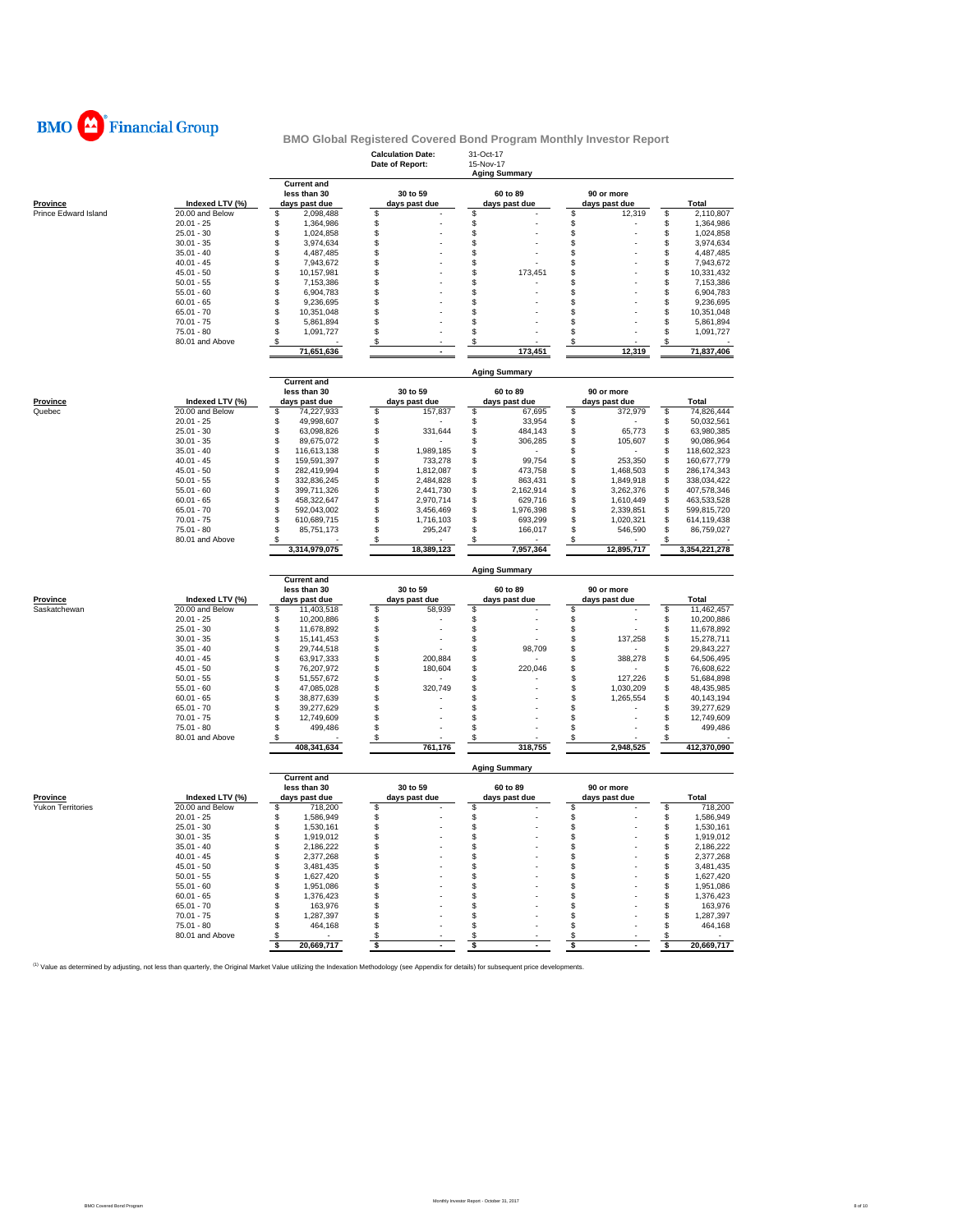

| Cover Pool - Current LTV Distribution by Credit Score <sup>(1)</sup> |                          |             | <b>Calculation Date:</b><br>Date of Report: | 31-Oct-17<br>15-Nov-17 |               |               |                |                |
|----------------------------------------------------------------------|--------------------------|-------------|---------------------------------------------|------------------------|---------------|---------------|----------------|----------------|
|                                                                      |                          |             |                                             | <b>Credit Scores</b>   |               |               |                |                |
| Indexed LTV (%)                                                      | <b>Score Unavailable</b> | < 600       | $600 - 650$                                 | 651 - 700              | 701 - 750     | 751 - 800     | >800           | Total          |
| 20.00 and Below                                                      | 18,395,285               | 8.910.384   | 23,361,013                                  | 51.096.400             | 119.549.566   | 165.479.673   | 689.748.626    | 1.076.540.946  |
| $20.01 - 25$                                                         | 14.431.085               | 6,057,596   | 17,336,644                                  | 39,264,316             | 88.545.805    | 139,094,813   | 463,606,088    | 768,336,346    |
| $25.01 - 30$                                                         | 15,399,829               | 9.131.954   | 23.443.105                                  | 71.982.969             | 148.112.697   | 217.873.339   | 659.747.159    | 1.145.691.052  |
| $30.01 - 35$                                                         | 11,825,297               | 17,529,322  | 47,363,964                                  | 132.054.152            | 278.208.701   | 379,356,484   | 970.060.428    | 1,836,398,349  |
| $35.01 - 40$                                                         | 13,102,356               | 28,997,995  | 89,757,679                                  | 221,783,387            | 429,434,496   | 669,570,598   | 1,339,223,121  | 2,791,869,632  |
| $40.01 - 45$                                                         | 12,529,191               | 43.269.987  | 91,931,026                                  | 222,452,236            | 467.639.850   | 644.271.253   | 1.365.470.859  | 2,847,564,401  |
| $45.01 - 50$                                                         | 3.478.584                | 54.043.854  | 122.715.136                                 | 251.404.824            | 503.161.606   | 674,657,544   | 1,404,527,122  | 3,013,988,670  |
| $50.01 - 55$                                                         | 9.544.306                | 46,699,406  | 103,647,862                                 | 263.386.716            | 491,443,758   | 586,265,513   | 1,291,016,377  | 2,792,003,938  |
| $55.01 - 60$                                                         | 18,037,506               | 43,762,019  | 97,365,558                                  | 222.234.560            | 458.079.204   | 549,820,910   | 1.181.076.056  | 2,570,375,813  |
| $60.01 - 65$                                                         | 30.917.974               | 36.439.126  | 99.915.868                                  | 226.353.354            | 426.037.176   | 523.545.827   | 1.152.755.725  | 2.495.965.050  |
| $65.01 - 70$                                                         | 35,900.160               | 44,491,144  | 119,846,246                                 | 261,862,473            | 456,165,523   | 553,755,218   | 1,145,485,378  | 2,617,506,141  |
| $70.01 - 75$                                                         | 27,406,272               | 26,743,355  | 70,805,765                                  | 168,825,447            | 327.879.266   | 401,632,924   | 864,528,547    | 1,887,821,577  |
| $75.01 - 80$                                                         | 4,196,081                | 9,704,238   | 17,530,271                                  | 53,242,761             | 115,953,195   | 185,051,814   | 426,888,818    | 812,567,178    |
| 80.01 and Above                                                      |                          |             |                                             |                        |               |               |                |                |
|                                                                      | 215.163.927              | 375,780,380 | 925.020.137                                 | 2.185.943.594          | 4.310.210.842 | 5.690.375.908 | 12.954.134.304 | 26.656.629.092 |

<sup>(1)</sup> Value as determined by adjusting, not less than quarterly, the Original Market Value utilizing the Indexation Methodology (see Appendix for details) for subsequent price developments.